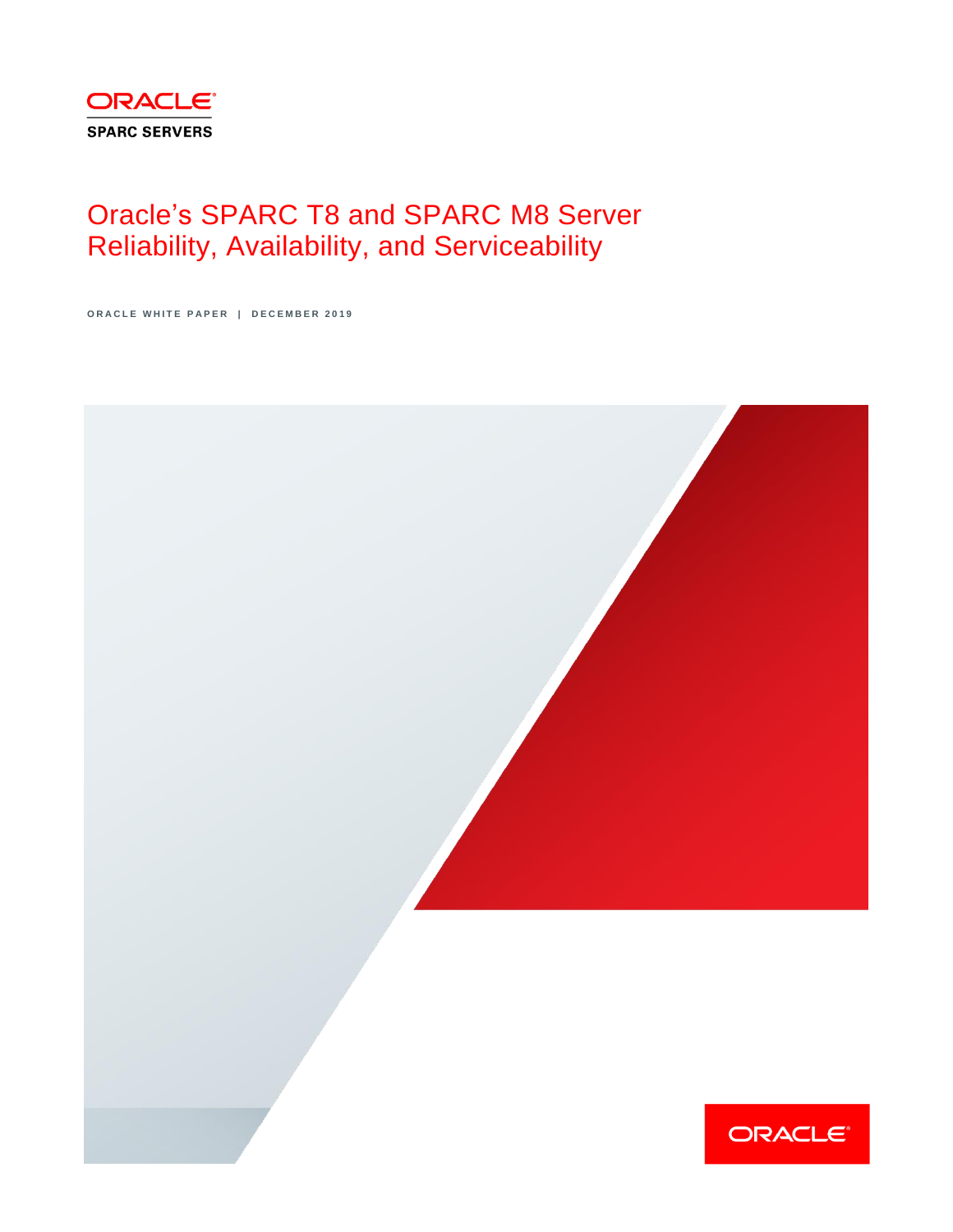| <b>Table of Contents</b>                                                 | Introduction   |
|--------------------------------------------------------------------------|----------------|
|                                                                          | 1              |
| Deploying a RAS Architecture                                             | 2              |
| SPARC M8 Processor-Based Servers: Availability by Design                 | 3              |
| Reliability, Availability, and Serviceability Features                   | 3              |
| Error Detection, Diagnosis, and Recovery                                 | 5              |
| <b>Redundant Components</b>                                              | 5              |
| Multiple PCIe Root Complexes                                             | 6              |
| <b>DIMM Sparing</b>                                                      | 6              |
| <b>Redundant Service Processors</b>                                      | $\overline{7}$ |
| <b>Oracle Solaris</b>                                                    | 8              |
| <b>Oracle Solaris Multipathing</b>                                       | $\overline{9}$ |
| <b>Oracle Solaris Cluster</b>                                            | 9              |
| Virtualization and Oracle VM Server for SPARC                            | 10             |
| Oracle Products and Solutions for High-Availability Infrastructure       | 11             |
| <b>Oracle Real Application Clusters (Oracle RAC)</b>                     | 11             |
| Oracle WebLogic Server Cluster                                           | 11             |
| Oracle Optimized Solutions and Oracle Maximum Availability Architectures | 12             |
| Conclusion                                                               | 14             |
| For More Information                                                     | 14             |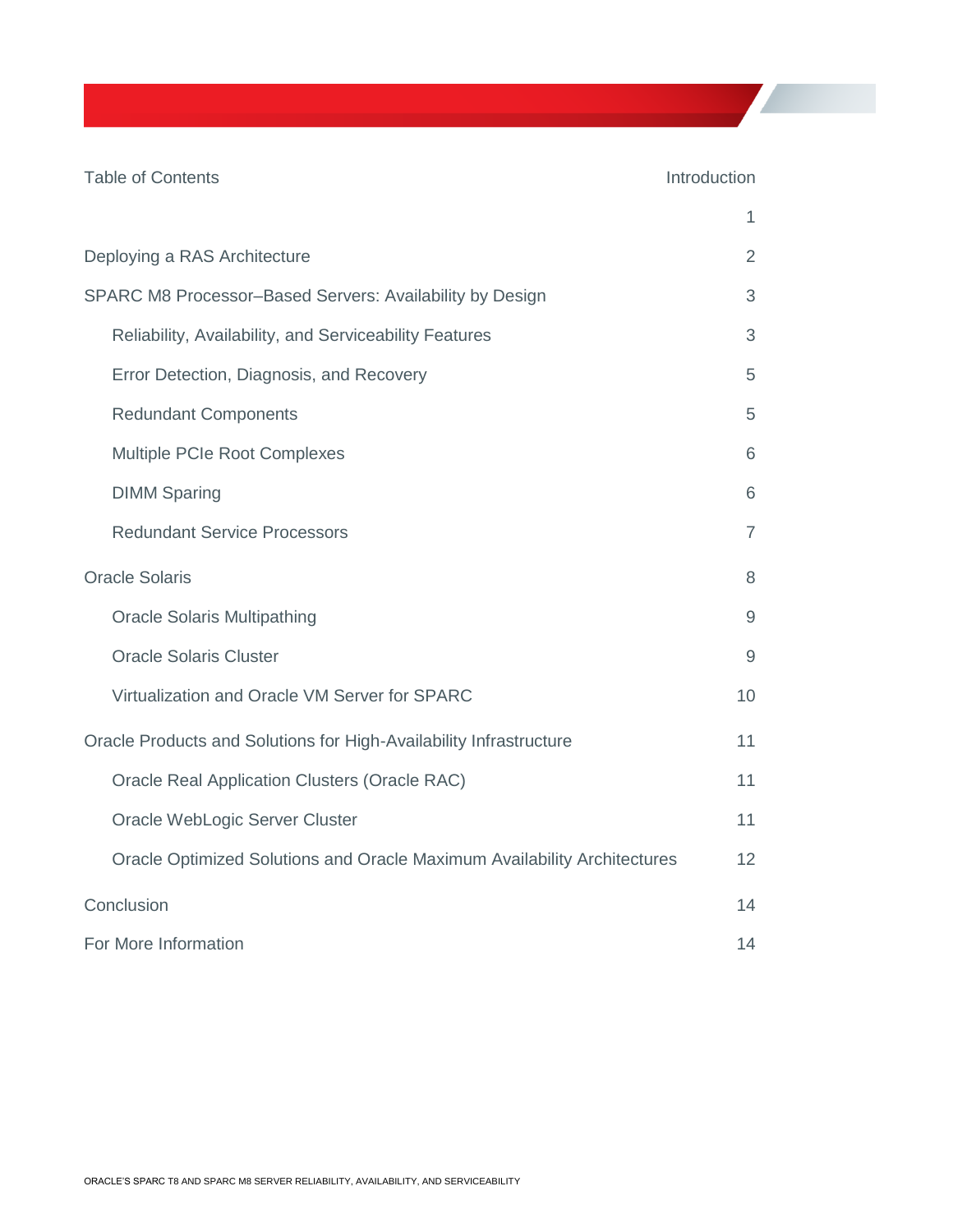

## <span id="page-2-0"></span>Introduction

Modern application users and businesses alike have a low tolerance for downtime, and enterprise IT infrastructure must meet application availability requirements that match business needs. For some applications, a certain amount of downtime might be acceptable. For others, any amount of downtime can cost enormous sums of money, damage corporate reputation, and cause lost opportunities. Organizations need assurances that the systems they deploy can meet stringent requirements that allow them to meet service level agreements (SLAs) and provide continuous services in line with stated recovery point objectives (RPOs) and recovery time objectives (RTOs).

In this context, reliable and serviceable systems are critically important. However, true application availability requires a completely integrated hardware and software stack along with system components that are designed to work together. To succeed, organizations need an *availability architecture* that combines robust and redundant systems and storage technologies with reliable operating systems, middleware, virtualization technology, and databases. Integrating all of these technologies to function seamlessly together can be time consuming and expensive, and the slightest mismatch can result in expensive and catastrophic failure and downtime.

 advanced system architecture with a completely integrated technology stack. These resilient servers provide a high level of reliability, availability, and serviceability (RAS) features that are the foundation for building the best and most secure mission-critical compute system. The integrated stack includes With its SPARC M8 processor–based servers, Oracle is in a unique position to deliver the most the Oracle Solaris operating system and Oracle's advanced middleware and database technologies, which combine virtual and physical system elements to create a platform that has the best possible RAS on which to run applications. In addition, Oracle Optimized Systems and Oracle Maximum Availability Architectures make use of the platform's unique RAS features to provide a tested, scalable, and highly available infrastructure that is based on proven best practices.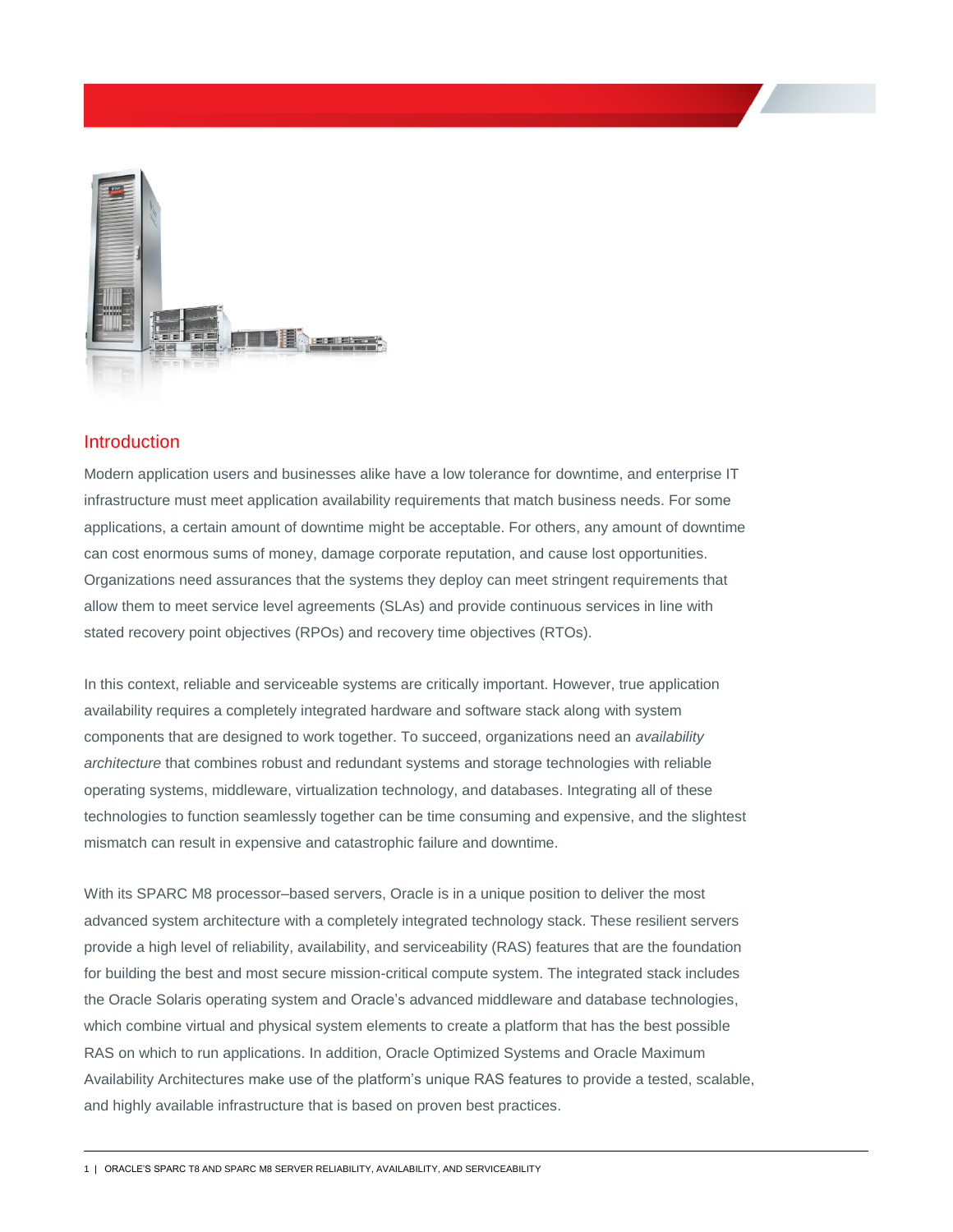## <span id="page-3-0"></span>Deploying a RAS Architecture

 It is common to focus solely on system reliability features when designing highly available IT infrastructures. In fact, delivering a high-quality application service relies on RAS functionality throughout the entire hardware and software stack. Although the ultimate focus is on application availability, reliability and serviceability are equally important concepts when considering the capabilities of a delivery platform or data center solution. The following are some things to consider:

- **» Reliability**. There are numerous ways to increase reliability. For example, the number of components in a system can be reduced or minimized. A reduction in the number of components and, by extension, a reduction in the number of connections between components, induces a higher mean time between failures (MTBF). Implementing data integrity safeguards for all in-rest and in-transit data can dramatically improve reliability by allowing the system to automatically detect and correct errors before they have the chance to corrupt data and cause applications or systems to fail.
- **» Availability**. Availability is typically defined as the ability to offer undisturbed application access during underlying component failures. This is typically achieved through redundancy of the platform, application availability features, virtualization, and clustering. Data availability includes mechanisms such as the DIMM sparing capability provided in SPARC M8 processor–based servers as well as memory lane sparing and processor interconnect lane sparing. Data availability is also increased by software such as I/O multipathing in Oracle Solaris or Oracle Solaris ZFS, which provides advanced RAID protection for disk devices. In many cases, availability is provided at the application level itself, but in the absence of this, platform availability can be further augmented by using clustering software that provides failover between virtual or physical systems. **Deploying a RAS Architecture**<br>
It is common to focus solely on system relia<br>
delivering a high-quality application service<br>
stack. Although the ultimate focus is on app<br>
concepts when considering the capabilities<br>
things
- **» Serviceability**. A high level of serviceability allows systems to be serviced or repaired with minimal downtime, improving availability. Serviceable components are either hot-swappable or hot-pluggable while the system remains operational. Hot-swappable components are the least disruptive because their replacement requires no assistance or preparation from the host operating system and server. Hot-pluggable components can also be swapped out while the system continues to operate, but they require that the operating system and platform be prepared before a component is removed or inserted.

 Any application availability architecture is only as strong as its weakest link. Comprehensive design actually increases reliability by combining the complementary RAS features of a system's hardware and software layers into an availability architecture (Figure 1). In this way, each element builds on the strengths of the layer below to enhance the overall RAS capability within a complex system. An extremely robust system architecture can be delivered by utilizing the strengths and mitigating the vulnerabilities of the components at each layer.



 Figure 1. An availability architecture that combines the RAS capabilities of hardware and software elements at each layer of the system.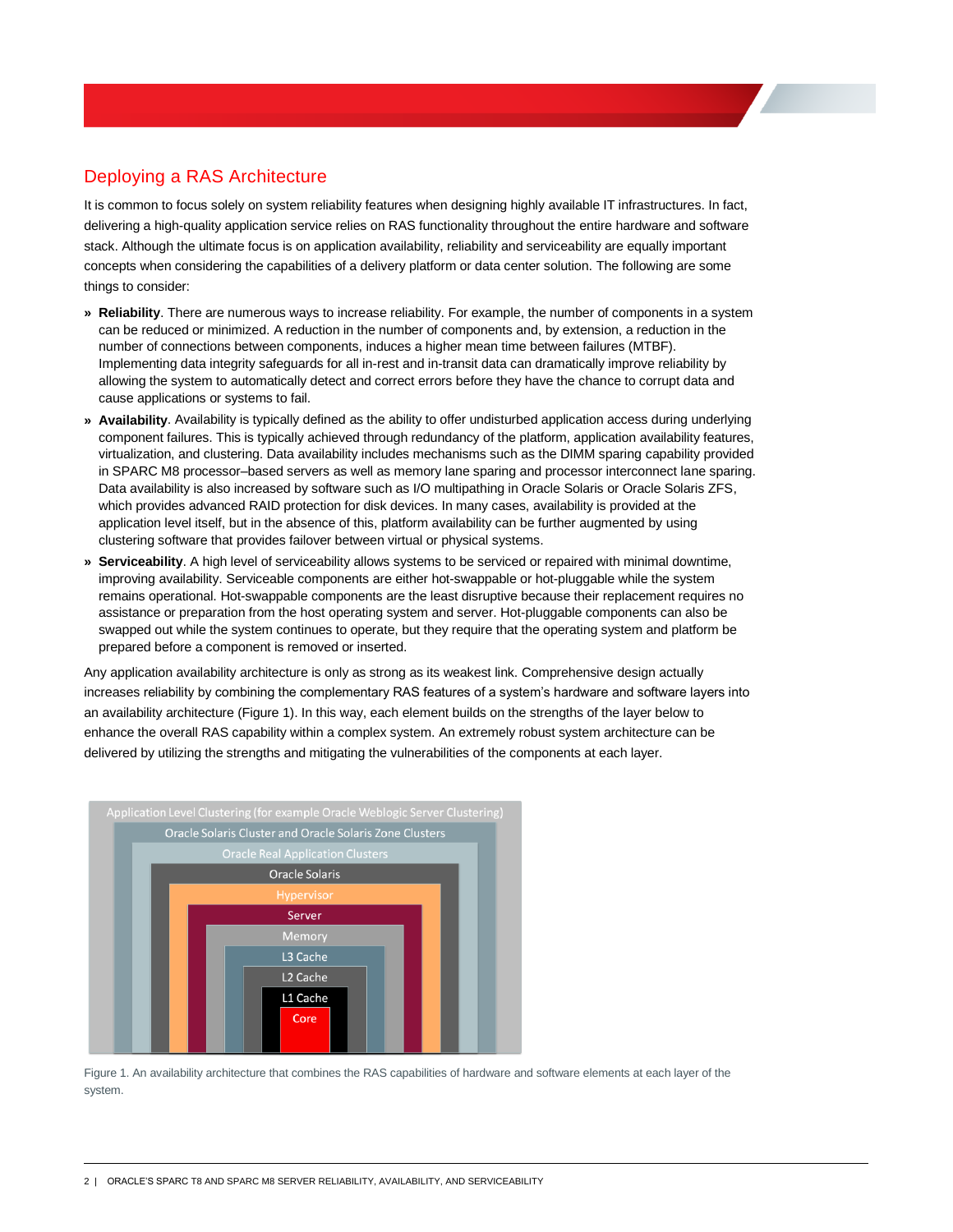System software layers contribute enormously to RAS functionality. For example, the predictive self-healing capabilities that are implemented in the Oracle Solaris operating system and Oracle Integrated Lights Out Manager (Oracle ILOM) firmware as part of the Oracle Solaris Fault Management Architecture (FMA) are essential elements for ensuring high availability for hardware and application software. In addition, application, middleware, and clustering software, including database clustering, can all be employed to further increase the RAS levels. The following are few examples of technologies that are available with Oracle's SPARC servers:

- **»** Oracle's layered virtualization technologies can help isolate system images—providing redundancy and hardware independence, and facilitating easy application mobility between systems.
- **»** Oracle Solaris Cluster software provides system-level redundancy and failover between and physical or virtual systems.
- **»** Oracle WebLogic Server provides a mission-critical cloud platform for applications requiring high performance, scalability, and reliability.
- **»** Oracle Real Application Clusters (Oracle RAC) provides a clustered database with a shared cache architecture to enable highly scalable and available database solutions.

 It is important to note that some features that provide RAS capabilities represent a trade-off with other features. For example, integrating multiple features into a single chip or surface-mounting all chips and ASICs on a single motherboard delivers higher reliability, but can cause reduced availability (due to mean time to repair) as well as reduced serviceability. Moreover, hot-swappable and hot-pluggable components can require additional connectors— improving availability but technically reducing reliability. As such, feature selection is always a careful design process, because there is a balance between system cost and the availability and reliability of data services. System software layers contribute enormously to RAS functionally, For example, the predictive self-healing controllings that provides a part of the Oracle in Control Control (Changent Control Control (Changent Changent Cha

## <span id="page-4-0"></span>SPARC M8 Processor–Based Servers: Availability by Design

SPARC servers have been designed from the outset to be resilient, serve demanding enterprise environments and

host<br>mission-critical applications. Numerous RAS features are designed into these servers, ranging from advanced error detection and correction mechanisms to processor and memory protection and redundant components. These SPARC servers and Oracle Solaris include an architecture for deploying services that are capable of predictive self-healing. The Oracle Solaris FMA receives data related to hardware and software errors, automatically diagnoses the underlying problem, and responds by taking faulty components offline when possible.

<span id="page-4-1"></span>Reliability, Availability, and Serviceability Features

 SPARC servers provide a host of reliability features, extending from the processor, to the hypervisor, to the system as a whole. These features complement and strengthen each other, lending greater resiliency to the system overall. RAS features engineered into SPARC M8 processor–based servers include the following:

#### **»** Oracle's SPARC M8 processor

- **»** L1 cache tag, status and data: Parity protection and retry on error
- **»** L2 and L3 cache data: SEC/DED protection, inline correction and cache-line sparing
- **»** L2 and L3 cache status and directory: SEC/DED protection and inline correction
- **»** Architectural registers: SEC/DED protection, precise trap and hypervisor correction/retry
- **»** Message retry in hardware
- **»** Dynamic processor core deconfiguration
- **»** Independently managed power for each quadrant of the processor
- **»** Link-level RAS: Automatic frame retry, automatic link retrain, link-level multipathing, and single-lane failover
- **»** Dynamic voltage and frequency scaling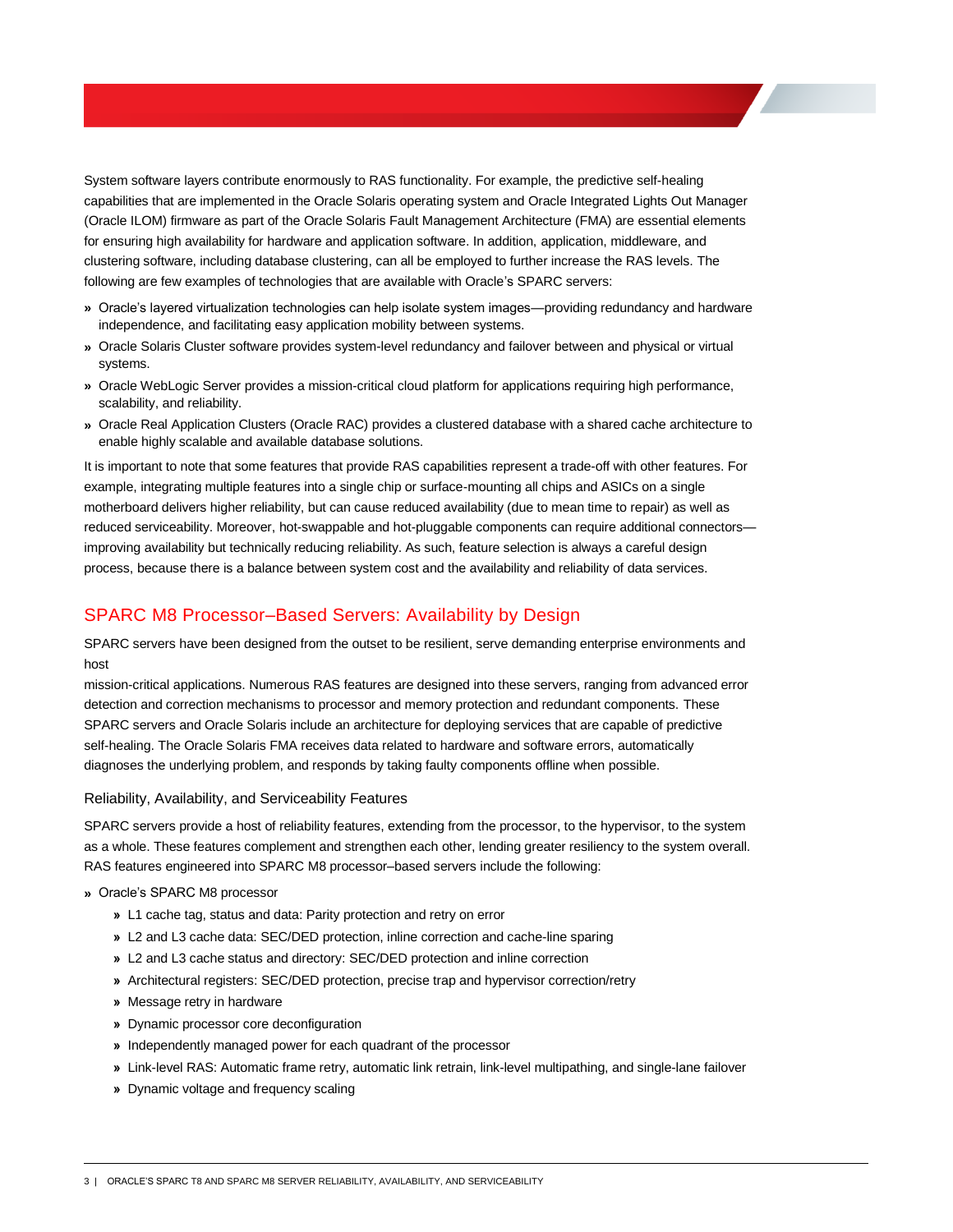- **»** Main memory
	- **»** SDRAM error protection: Correction of single-device errors and triple-error detection across devices
	- **»** Memory channel interconnect: Message retry in hardware, lane retire in hardware, and cyclic redundancy check (CRC)
	- **»** DIMM sparing allows full memory DIMMs to be retired to prevent hard errors. If persistent recoverable errors occur, the FMA functionality can initiate DIMM sparing and stop using the DIMM that has questionable reliability. DIMM sparing is automatic and causes no interruption to application services. The system memory capacity is unchanged, error protection remains intact with no increased exposure to failures after DIMM sparing is performed.
	- **»** If persistent recoverable errors are localized to a specific address, the system will use "page retire" functionality to prevent hard errors. This functionality remains available even after DIMM sparing has been applied to the same memory bank.
- **»** Fault Management Architecture
	- **»** Diagnosis engine on SP and Oracle Solaris
	- **»** Auto reconfigure on failure
	- **»** Soft error rate discrimination (SERD)
	- **»** Bad page retirement
	- **»** Operating system and SP watchdogs
- **»** SPARC M8 hypervisor
	- **»** Logical domains (LDoms) virtualization and failure containment
	- **»** Dynamic assignment of CPU, memory, IO
	- **»** Dynamic PCIe bus assignment
	- **»** Processor support for error clearing, correction and collection
- **»** System
	- **»** Diagnosis to the level of a field-replaceable unit (FRU) on first fault
	- **»** Redundant hot-serviceable service processors (SPs) and service processor proxies (SPPs) with automatic failover (for SPARC M8-8 server)
	- **»** Hot-pluggable internal 2.5-inch SAS hard-disk drives (HDDs) and SAS/NVMe solid-state drives (SSDs) (for SPARC T8-1, T8-2, and T8-4 servers)
	- **»** Support for multiple physical domains (PDoms) (for SPARC M8-8 server)
	- **»** Independent clock sources and redundant clocking (for SPARC M8-8 server). Each CMIOU board and switch board have dual clock sources and capable to recover from failure without an interruption to application services, and continue to operate with a single clock source.
- **»** System I/O
	- **»** PCIe end-to-end CRC
	- **»** PCIe link retry
	- **»** Up to five PCIe root complexes per I/O controller for redundant root domain and I/O multipathing
	- **»** CPU-to-I/O Controller link lane sparing
	- **»** Hot-pluggable low-profile PCIe cards (in SPARC T8-4 and M8-8 servers)
- **»** Power and cooling
	- **»** Advanced power management
	- **»** Redundant hot-swappable fans and fan modules
	- **»** Redundant hot-swappable power supplies
	- **»** Dual-grid power
	- **»** Redundant CPU core power supply (in SPARC M8-8server)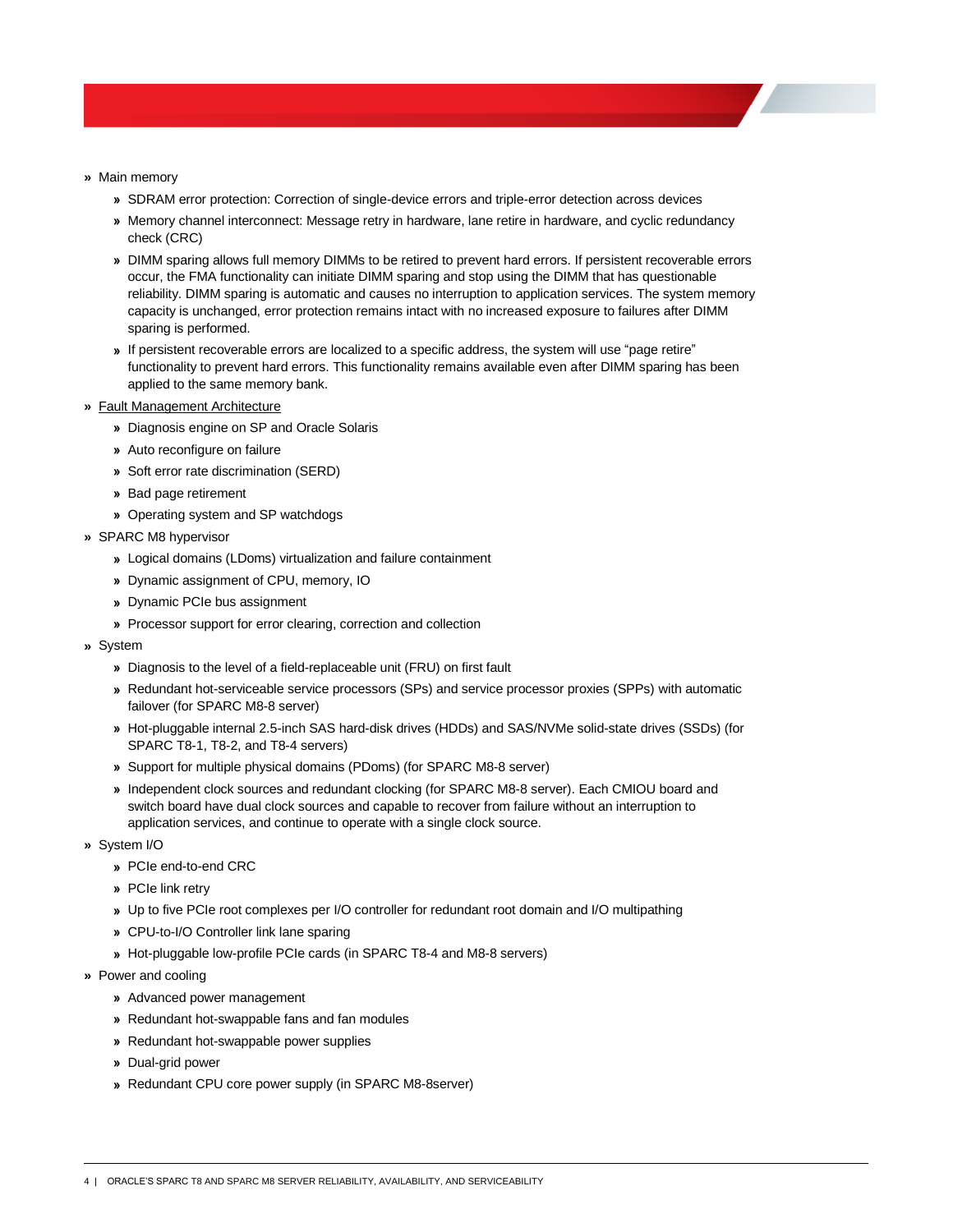#### <span id="page-6-0"></span>Error Detection, Diagnosis, and Recovery

 SPARC M8 processor–based servers feature important technologies that correct errors early and keep marginal components from causing unplanned downtime. Architectural advances that inherently increase reliability are augmented by error detection and recovery capabilities within the server hardware subsystems. Ultimately, the following features work together to raise application availability:

- **»** End-to-end data protection detects and corrects errors throughout the system, ensuring complete data integrity.
- **»** State-of-the-art fault isolation helps the server isolate errors within component boundaries and offline only the relevant item, chip, or component subsection. Isolating errors down to the smallest possible entity improves stability and provides the continued availability of maximum compute power. This feature applies to processors, memory buffer ASICs and DIMMs, connectivity links, I/O controller ASICs, and SPs.
- **»** Constant environmental monitoring provides a historical log of pertinent environmental and error conditions.
- **»** The host watchdog feature periodically checks for the operation of software, including the operating system for each domain. This feature also uses the Oracle ILOM firmware to trigger error notification and recovery functions.
- **»** The FMA capability of the system and dynamic CPU resource deconfiguration of the SPARC M8 processor enable powerful isolation and recovery. If necessary, the system can dynamically retire processor resources (for example, a core) without interrupting the applications that are running.
- **»** The system performs periodic component status checks to detect signs of an impending fault. Recovery mechanisms are then triggered to prevent system and application failure.
- **»** Error logging, multistage alerts, electronic FRU identification information, and system fault LED indicators contribute to rapid problem resolution.

#### <span id="page-6-1"></span>Redundant Components

 SPARC servers feature redundant, hot-swappable power supply and fan units, as well as the option to configure multiple storage devices, memory DIMMs, and I/O cards. All SPARC M8 processor–based servers except the SPARC T8-1 server support multiple SPARC M8 processors. Administrators can combine redundant hot-pluggable internal storage with RAID hardware and software to enhance data availability. SPARC M8-8 server also supports redundant, hot-swappable SPs. If a fault occurs, these duplicated components can support continued operation. Depending upon the component and type of error, the system might continue to operate in a degraded mode or it might reboot—with the failure automatically diagnosed and the relevant component automatically configured out of the system. In addition, hot-serviceable hardware within these servers speeds service and allows for the simplified replacement or addition of components, without a need to interrupt or stop the system.

Replaceable components fall into the following categories:

- **» Hot-serviceable** components can be removed and inserted while the server is running.
	- **»** Hot-swappable components do not require any preparation prior to servicing.
	- **»** Hot-pluggable components require preparation prior to servicing.
- **» Cold-serviceable** components require that the server be shut down for service. In addition, some service procedures require that the power cables be disconnected between the power supplies and the power source.

Table 1 lists key hot-serviceable components in SPARC M8 processor–based servers.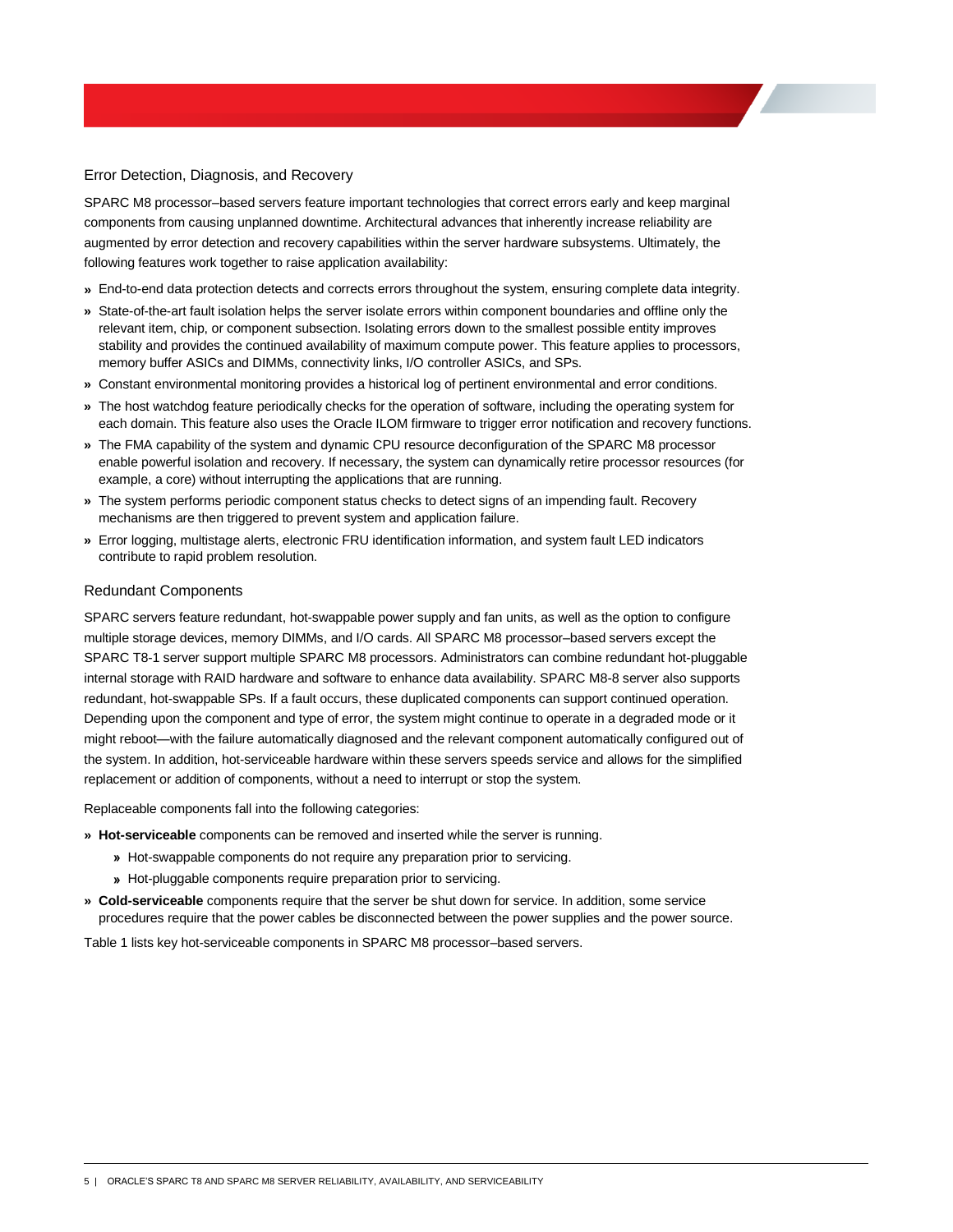| Component                                  |           | SPARC T8-1 Server SPARC T8-2 Server SPARC T8-4 Server |                | SPARC M8-8<br>Server |
|--------------------------------------------|-----------|-------------------------------------------------------|----------------|----------------------|
| 2.5-inch small form factor<br>(SFF) drive  |           |                                                       |                | <b>NA</b>            |
| Power supply                               | ✓         | ✓                                                     | $\checkmark$   | ✓                    |
| Fan/fan module                             | ✓         | ✓                                                     | $\checkmark$   |                      |
| PCIe card                                  |           |                                                       | $\checkmark$ 1 |                      |
| CPU, memory, and I/O unit<br>(CMIOU) board | <b>NA</b> | <b>NA</b>                                             | <b>NA</b>      | $\checkmark$ 2       |
| Service processor (SP)                     |           |                                                       |                | ✓                    |

#### **TABLE 1. KEY CUSTOMER HOT-SERVICEABLE COMPONENTS IN SPARC M8 PROCESSOR–BASED SERVERS**

 $\checkmark$  = Hot-serviceable,  $-$  = Gold-serviceable, NA = Not applicable

 1. PCIe card in the card carriers. PCIe switch card in internal slots are cold-serviceable. 2. The PDom that the CMIOU board is in must be shut down. Other PDoms can be operational.

#### <span id="page-7-0"></span>Multiple PCIe Root Complexes

 SPARC M8 processor–based servers share the same basic I/O subsystem design. Each SPARC M8 processor is connected to one or more I/O controller ASICs via I/O links. The PCIe infrastructure is provided by the I/O controller ASICs, with each ASIC supplying five PCIe 3.0 root complexes. The PCIe 3.0 subsystem implementation varies by server model, but every SPARC M8 processor–based server offers multiple expansion slots with dedicated root complexes. This capability enables flexible I/O virtualization with separate root domains providing redundant, highly available network and storage connectivity.

#### <span id="page-7-1"></span>DIMM Sparing

 Each SPARC M8 processor supports up to 16 DDR4 memory DIMMs via eight buffer-on-board (BoB) ASICs. Up to 1 TB of memory is supported per processor with sixteen 64 GB DIMMs. The physical address space provided by the memory DIMMs and controlled by an individual SPARC M8 processor is interleaved to maximize performance. Half- populated memory configurations are eight-way interleaved, and fully populated configurations with16 DIMMs per processor are 16-way interleaved. The SPARC M8 processor also supports a 15-way interleaved configuration, and the switch from 16-way to 15-way interleaving can be done dynamically. This capability is the basis of a new feature called DIMM sparing (Figure 2), first introduced with the SPARC M7 processor–based servers.



#### Figure 2. DIMM sparing provides for automatic failover of a single DIMM, with no interruption of service.

 DIMM sparing allows removing one of the 16 DIMMs, and remapping its content using the full capacity of the remaining 15 DIMMs. The process works by leaving 1/16 of the capacity of each DIMM unused in the initial configuration. A bad DIMM can then be retired, and its content can be remapped into the remaining 15 DIMMs. DIMM sparing is done automatically when a DIMM is determined to be faulty, with no interruption of service. Through this process, the system memory capacity is unchanged and error protection remains intact after DIMM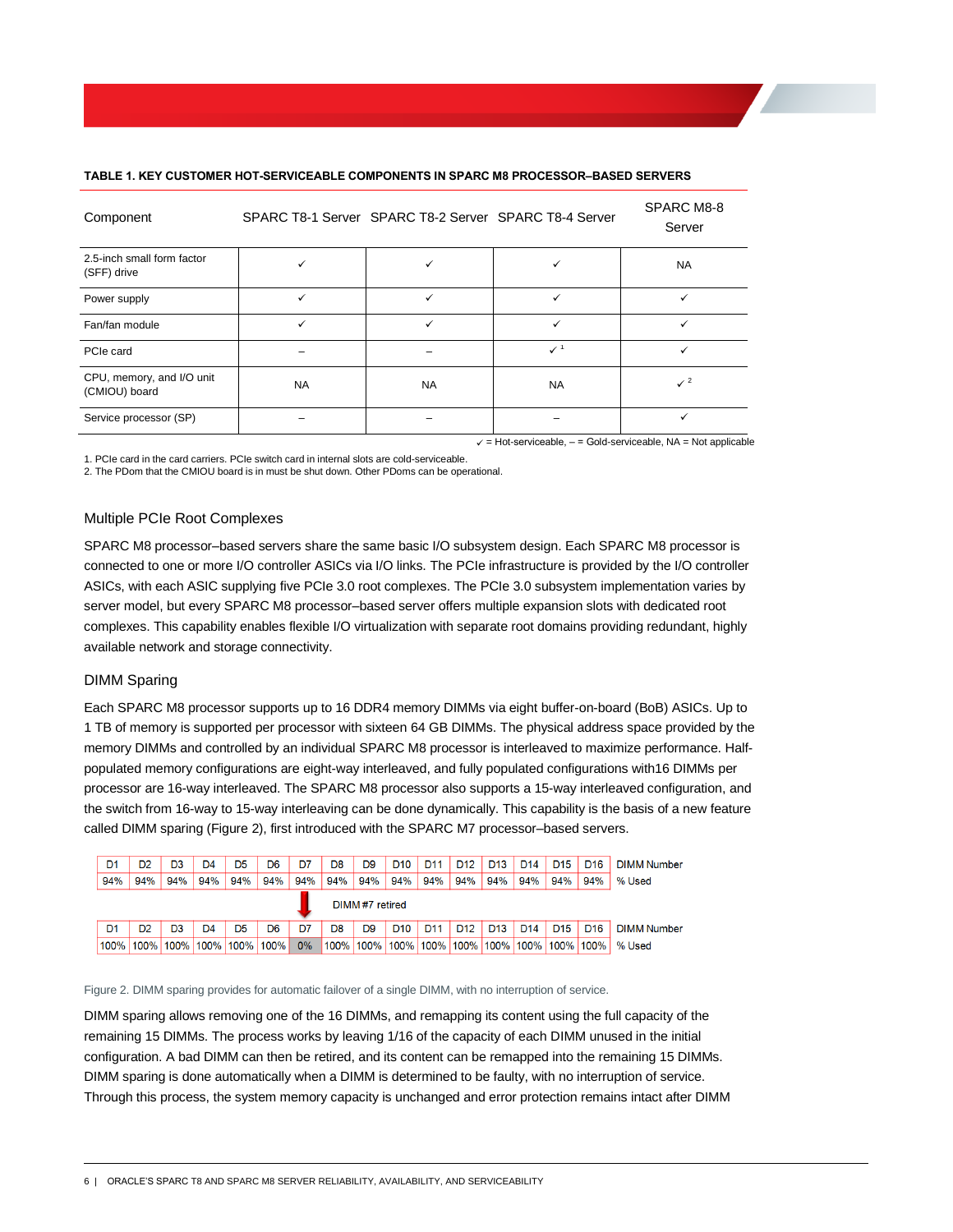sparing is performed. The system simply continues to run with no loss of capacity and no increased exposure to failures. Consequently, there is no need to take the system down for service. The actual DIMM replacement process can wait until a subsequent failure in the same memory bank, which generates a serviceable fault.

 DIMM sparing is enabled in SPARC M8 processor–based servers in fully populated memory configurations (16 DIMMs per processor). DIMM sparing is not supported in half-populated memory configurations. While not recommended, it is possible to disable DIMM sparing in fully populated memory configurations.

#### <span id="page-8-0"></span>Redundant Service Processors

 Platform management for all SPARC M8 processor–based servers is done via the service processor (SP) using Oracle ILOM. Oracle ILOM provides a command-line interface (CLI), a web-based graphical user interface (GUI), and Intelligent Platform Management Interface (IPMI) functionality to aid out-of-band monitoring and administration. Oracle Enterprise Manager Ops Center provides the management capability, communicating with Oracle ILOM to manage and monitor the SPARC M8 processor–based servers. All system telemetry and health diagnostics are recorded by Oracle ILOM and forwarded to Oracle Enterprise Manager Ops Center for further analysis and action. If a service event is deemed necessary, Oracle Enterprise Manager Ops Center works with Oracle Auto Service Request to notify the service that action needs to be taken.

 In keeping with their focus on mission-critical enterprise workloads, SPARC M8-8 server features redundant hot- pluggable SPs with automatic failover. This configuration makes it possible for a SP to fail without impacting the ability to monitor and manage the system. This architecture provides redundant and isolated hardware management support regardless of whether there are one or two physical domains in the server.

 For reliability and continuous operation, SPs are always configured as a redundant pair with active/standby failover. The network between a pair of SPs facilitates the exchange of system management information. In case of failover, the standby SPs are always ready to become active. One or more Service Processor Modules (SPMs) are located on each of the SPs. SPM configuration is different in the two SPARC M8-8 server variants, with each PDom connected to a redundant SP pair, depending on the server model:

- **»** On a SPARC M8-8 server with a single PDOM, each of the two SPs has only one SPM to manage the single PDom in the system. One of the SPs functions as the active SP to manage the platform, and the other acts as a standby SP that assumes the active SP role in the event of a failure.
- **»** On a SPARC M8-8 server with two PDoms, each of the redundant SPs has two SPMs, and the server uses two pairs of SPMs to manage the two PDoms in the system. The first SPM pair provides the active SP and standby SP functionality and manages CMIOU0 to CMIOU3. The second SPM pair manages CMIOU4 to CMIOU7 (Figure 3). The two SPM pairs work together to provide a single management environment to all of the server components.



 Figure 3. The SPARC M8-8 server with two physical domains include a pair of SPs, each with two SPMs that provide redundancy and automatic failover capability for both PDOMs.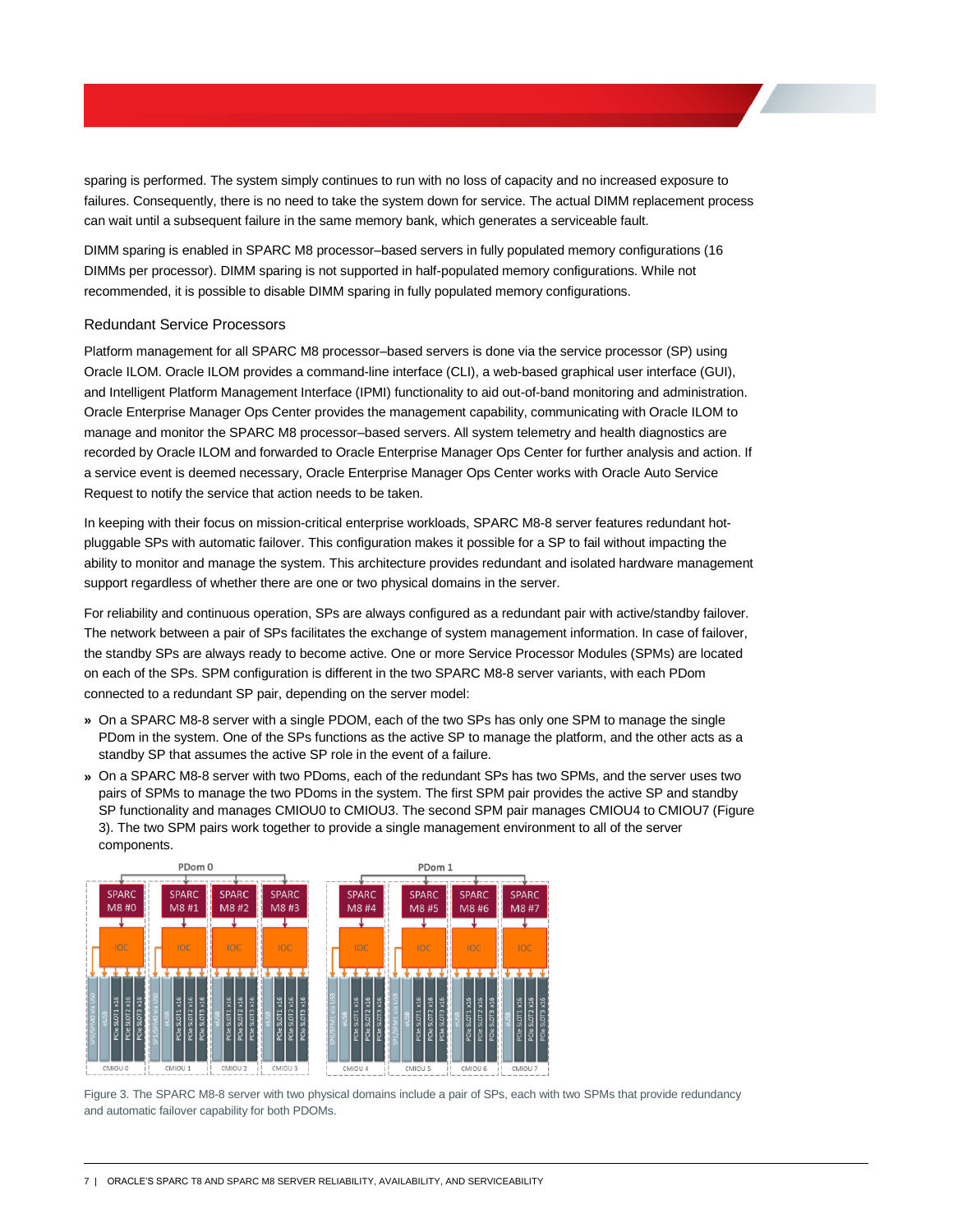## <span id="page-9-0"></span>Oracle Solaris

 SPARC M8 processor–based servers support both Oracle Solaris 11 and Oracle Solaris 10—with the appropriate level of patching. Oracle Solaris 11.3 is required in the control domain and for bare-metal operations. Oracle recommends the latest version of Oracle Solaris 11.4 for enhanced performance and functionality. Oracle Solaris 10 1/13 or later is supported in guest domains. Oracle Solaris includes the following features that strengthen the reliability and availability of the SPARC M8 processor–based servers:

 **» Fault Management Architecture**. The Fault Management Architecture (FMA) capabilities improve availability by automatically diagnosing faults in the system and initiating self-healing actions to help prevent service interruptions. This software helps increase reliability by configuring problem components out of a system before a failure occurs. In the event of a failure, the feature initiates automatic recovery and application restart using the Oracle Solaris Service Management Facility feature.

 The FMA diagnosis engine produces a fault diagnosis once discernible patterns are observed from a stream of incoming errors. Following diagnosis, the FMA provides fault information to agents that know how to respond to specific faults. While similar technology exists from other hardware and software vendors, each of their solutions is limited to either software- or hardware-based fault detection. Oracle's complete software stack provides a fault detection and management environment that allows full integration of hardware fault messages to be passed on to the operating system services, which can then adjust hardware resources as needed so that outages are greatly reduced.

 With Oracle ILOM running on the server's SP, the system supports initiation of FMA events to alert the administrator of platform faults. The SP has a diagnostic engine and can generate FMA events independently from Oracle Solaris. The SP sends the events to the control domain, so the Oracle Solaris guest can take action on processor or memory faults. Oracle Solaris will offline cores, threads, and memory pages that generate an inordinate number of correctable errors. Taking resources offline before they generate a fatal fault helps ensure increased application service uptime. The integration of FMA on the SP is an availability advantage of the SPARC M8 processor–based servers over comparable platforms from other vendors.

- **» Service Management Facility**. With the Service Management Facility of Oracle Solaris, system administrators can use simple command-line utilities to easily identify, observe, and manage the services provided by the system as well as the system itself. The Service Management Facility describes the conditions under which failed services may be automatically restarted. These services can then be automatically restarted if an administrator accidentally terminates them, if they are aborted as the result of a software programming error, or if they are interrupted by an underlying hardware problem. Other operating systems on the market today use either a monolithic startup script or a series of smaller scripts that are executed sequentially. These systems cannot provide a dependency between scripts nor can they provide a restart of services once problems are corrected. The Predictive Self Healing capability of Oracle Solaris and the fault management combination of the Fault Management Architecture and the Service Management Facility can offline processor threads or cores in faults, retire suspect pages of memory, log errors or faults from I/O components, or deal with any other issue detected by the server.
- **» Oracle Solaris ZFS**. The Oracle Solaris ZFS file system provides unparalleled data integrity, capacity, performance, and manageability for storage. It provides high-resiliency features, such as metadata logging, to guarantee data integrity and speed recovery in the event of system failure. What differentiates Oracle Solaris ZFS from other competitive file system offerings is strong data integrity and high resiliency.

 Oracle Solaris ZFS dramatically simplifies file system administration to help increase protection against administrative error by using techniques such as copy-on-write and end-to-end check summing to keep data consistent and eliminate silent data corruption. Because the file system is always consistent, time-consuming recovery procedures, such as using fsck, are not required if the system is shut down in an unclean manner. In addition, data is read and checked constantly to help ensure correctness, and any errors detected in a mirrored pool are automatically repaired to protect against costly and time-consuming data loss and previously undetectable silent data corruption.

 Corrections are made possible by a RAID-Z implementation that uses parity, striping, and atomic operations to aid the reconstruction of corrupted data. Oracle Solaris ZFS provides end-to-end data protection as well as facilities to self-correct data. It also offers a simplified management model that does not require a third-party volume manager. Oracle Solaris ZFS offers the scalability to grow to the largest data storage requirements. Oracle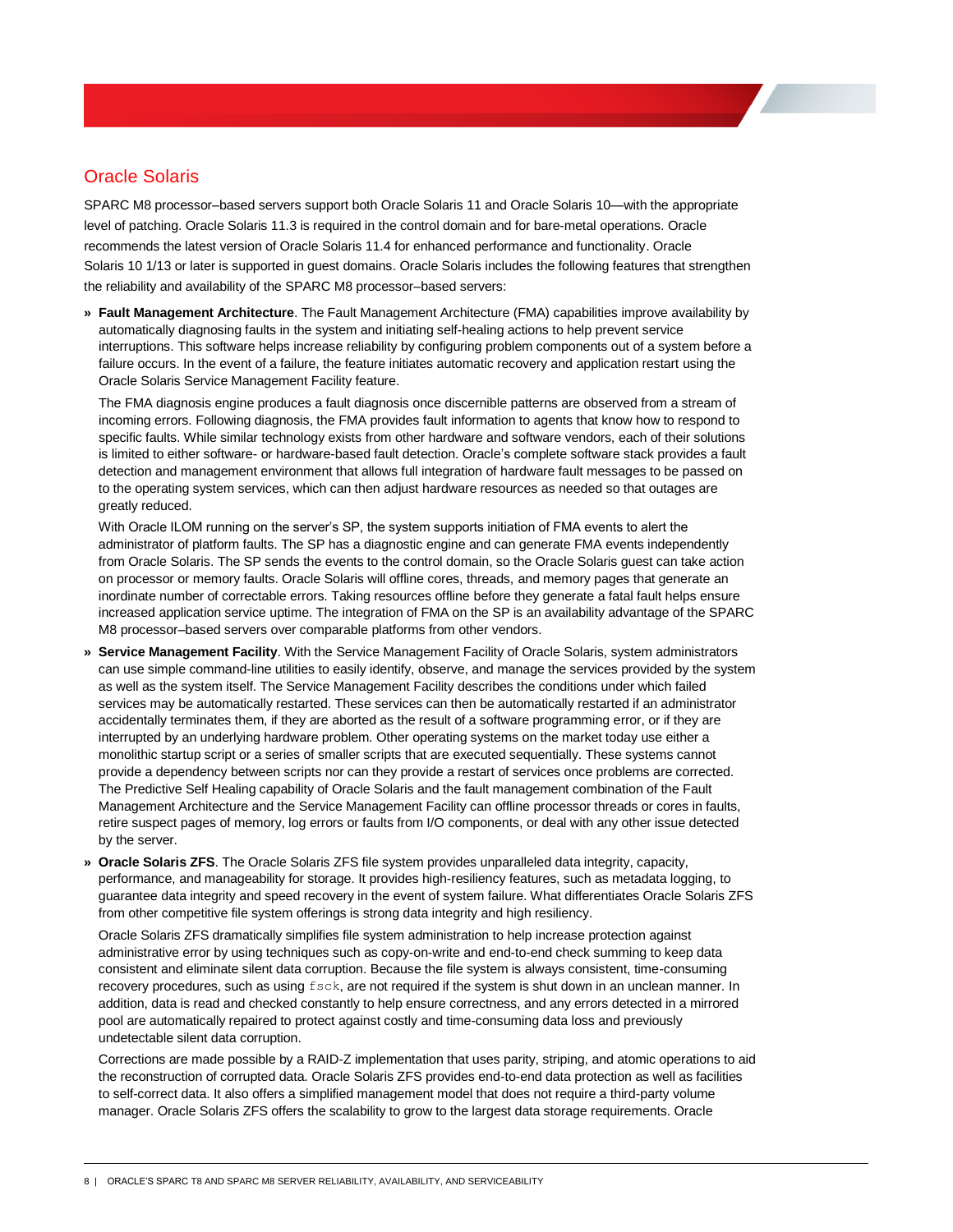Solaris ZFS constantly reads and checks data to help ensure it is correct, and if it detects an error in a storage pool with redundancy (protected with mirroring, ZFS RAID-Z, or ZFS RAID-Z2), Oracle Solaris ZFS automatically repairs the corrupt data. It optimizes file system reliability by maintaining data redundancy through the delivery of basic mirroring, compression, and integrated volume management.

 **» Oracle Solaris DTrace**. A feature of Oracle Solaris, DTrace is a dynamic tracing framework for troubleshooting systemic problems in real time on production systems. DTrace is designed to quickly identify the root cause of system performance problems. DTrace safely and dynamically instruments the running operating system kernel and applications without rebooting the kernel and recompiling—or even restarting—applications. This design greatly improves service uptime and lets developers and operators understand dynamic performance issues.

#### <span id="page-10-0"></span>Oracle Solaris Multipathing

 Oracle Solaris multipathing software enables organizations to define and control redundant physical paths to I/O devices such as storage devices and network interfaces. If the active path to a device becomes unavailable, the software can automatically switch (fail over) to an alternate path to maintain availability. To take advantage of multipathing capabilities, the server must first be configured with redundant hardware, such as redundant network interfaces or two host bus adapters connected to the same dual-ported storage array.

A number of different multipathing software options are available, including the following:

- **» Oracle Solaris IP Network Multipathing (IPMP)**. Oracle Solaris IP Network Multipathing provides multipathing and load-balancing capabilities for IP network interfaces. For more information, please refer to the appropriate [Oracle Solaris operating system documentation.](https://docs.oracle.com/en/operating-systems/)
- **» Oracle Solaris Datalink Multipathing (DLMP)**. Also referred to as *trunking*, Oracle Solaris Datalink Multipathing aggregations enable administrators to configure several interfaces on a system as a single, logical unit to increase throughput of network traffic. For more information, please refer to the appropriate Oracle Solaris [operating system documentation.](https://docs.oracle.com/en/operating-systems/)
- **» Oracle Solaris I/O Multipathing (MPxIO)**. MPxIO enables administrators to configure the multipathing features for Fibre Channel devices to control all supported Fibre Channel host bus adapters. For more information, please refer to the appropriate Oracle Solaris operating system documentation.
- **» Oracle VM Server for SPARC Virtual Disk Multipathing**. Virtual disk multipathing lets administrators configure a virtual disk on a guest domain to access its back-end storage by more than one path. For instructions on configuring and administering Oracle VM Server for SPARC Virtual Disk Multipathing, please refer to the appropriate *Oracle VM Server for SPARC Administration Guide* [in the documentation library.](http://www.oracle.com/technetwork/documentation/vm-sparc-194287.html)
- **» Oracle's Sun StorageTek Traffic Manager**. Sun StorageTek Traffic Manager is an architecture that is fully integrated within Oracle Solaris (beginning with the Oracle Solaris 8 release) and enables I/O devices to be accessed through multiple host controller interfaces from a single instance of the I/O device. For more information, please refer to the appropriate Oracle Solaris operating system documentation.

#### <span id="page-10-1"></span>Oracle Solaris Cluster

 While SPARC M8 processor–based servers deliver high levels of RAS, Oracle Solaris Cluster enables organizations to deliver highly available application services. To limit outages due to single points of failure, mission-critical services need to be run in clustered physical domains or physical servers that efficiently and smoothly take over the services from failing nodes, with minimal interruption to data services. While SPARC M8 processor–based servers feature redundancy at the hardware level, Oracle Solaris Cluster provides the best high availability solution for SPARC servers running Oracle Solaris and applications. **Sun StorageTek Traffic Manager**. Sun StorageTek Traff<br>d within Oracle Solaris (beginning with the Oracle Solaris is<br>d through multiple host controller interfaces from a single ir<br>on, please refer to the appropriate Oracle

 Oracle Solaris Cluster is focused on failover between zones and logical domains within a server as well as to external servers. Tightly coupled with Oracle Solaris, Oracle Solaris Cluster detects failures without delay (subsecond delay) and provides much faster failure notification, application failover, and reconfiguration time than competing solutions. Oracle Solaris Cluster offers high availability for today's complex solution stacks, with failover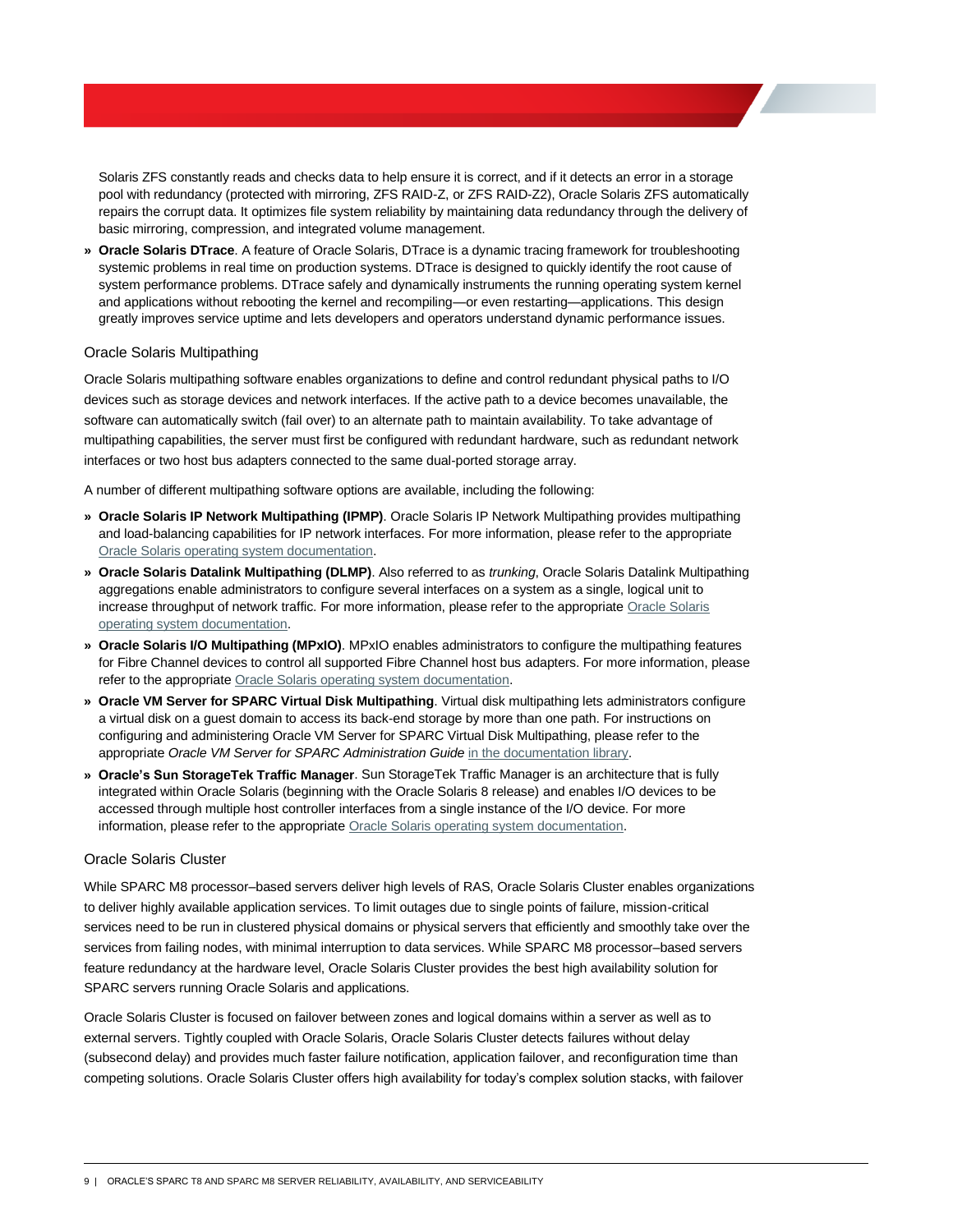protection from the application layer through to the storage layer. This approach enables much faster resumption of IT services on SPARC M8 processor–based servers. Oracle Solaris Cluster does the following:

- **»** Integrates tightly with the Oracle Solaris Predictive Self Healing framework and supports applications controlled by the Service Management Facility in Oracle Solaris Zones and logical domains
- **»** Makes extensive use of Oracle's storage management and volume management capabilities
- **»** Supports Oracle Solaris ZFS as a failover file system and as a boot file system, allowing the use of ZFS as the single file system type used
- **»** Leverages Oracle Solaris ZFS features such as pooled storage, built-in redundancy, and data integrity
- **»** Integrates with Oracle Enterprise Manager Ops Center

#### <span id="page-11-0"></span>Virtualization and Oracle VM Server for SPARC

 Virtualization technology is increasingly popular and essential as organizations strive to consolidate disparate workloads onto fewer, more-powerful systems, while increasing utilization. SPARC M8 processor–based servers are designed specifically for virtualization, providing all three levels of partitioning and virtualization technologies: hardware partitioning, server virtualization, and OS virtualization.

- **» Physical domains** (PDoms) are used to divide a single hardware system into multiple security and fault-isolated servers. Each PDom runs a unique copy of the hypervisor (Oracle VM Server for SPARC). The SPARC M8-8 server is available in two variants; with one or two PDoms.
- **» Logical domains** (LDoms) are created using Oracle VM Server for SPARC and are used to virtualize a server or physical domain to host multiple virtual machines (VMs), each running its own instance of Oracle Solaris.

 **Oracle Solaris Zones** enable OS virtualization so that a single instance of Oracle Solaris can securely isolate applications from each other and allocate appropriate system resources to each zone.

 Hypervisor firmware is included in every system based on SPARC M8 processors, which enables logical domain partitions for software fault containment and resource allocation, including I/O virtualization. The hypervisor provides processor support for error clearing, correction, and collection.

 Utilizing the hypervisor, Oracle VM Server for SPARC provides full virtual machines that run an independent operating system instance. Each logical domain is completely isolated. The maximum number of virtual machines created on a single platform relies upon the capabilities of the hypervisor, rather than on the number of physical hardware devices installed in the system.

 Oracle VM Server for SPARC also has the ability to perform a live migration from one domain to another. As the term implies, the source domain and application no longer need to be halted or stopped. This functionality allows a logical domain on the server to be moved to a different physical domain on the same server, on a different SPARC M8 processor–based server, or to previous-generation servers.

 Logical domains can also host Oracle Solaris Zones to capture the isolation, flexibility, and manageability features of both technologies, or to support legacy Oracle Solaris releases using Oracle Solaris branded zones (Figure 4). Deeply integrating Oracle VM Server for SPARC with the SPARC M8 processor, Oracle Solaris increases flexibility, isolates workload processing, and improves the potential for maximum server utilization.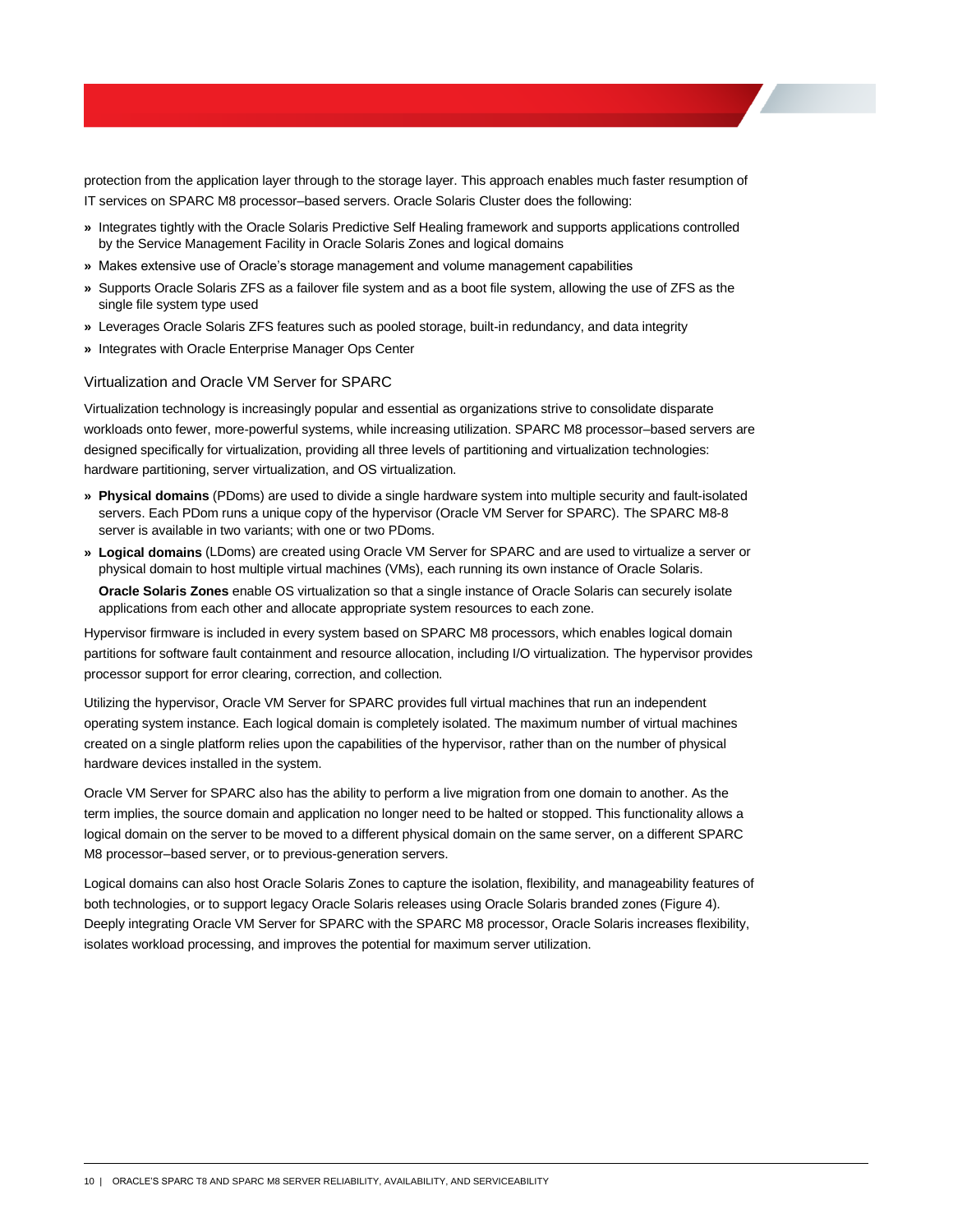

 Figure 4. Oracle VM Server for SPARC runs on physical domains, and allows for further system virtualization and isolation using Oracle Solaris Zones and Oracle Solaris branded zones.

## <span id="page-12-0"></span>Oracle Products and Solutions for High-Availability Infrastructure

 With access to the entire hardware and software application stack, Oracle is in a unique position to innovate with solutions that contribute directly to application availability. Beyond designing highly available systems and software, Oracle is committed to solutions and architectures that combine software into solutions that solve real problems for key applications and infrastructures.

### <span id="page-12-1"></span>Oracle Real Application Clusters (Oracle RAC)

 Oracle Real Application Clusters (Oracle RAC) is a shared-cache clustered database architecture that overcomes the limitations of traditional shared-nothing and shared-disk architectures. Oracle RAC offers database performance, scalability, and reliability without requiring changes to existing Oracle Database applications. Oracle RAC has been successfully deployed by thousands of organizations, allowing the use of clustered database servers for a simplified, efficient, and successful delivery of database services in the cloud. Oracle RAC does the following:

- **» Runs all database workloads**. Oracle RAC can be used for online transaction processing and data warehousing applications, or for mixed workloads. No changes to the application are required. Oracle RAC can also be deployed with complementary database technologies including Oracle Multitenant and Oracle Active Data Guard.
- **» Provides a foundation for database services in the cloud**. Oracle RAC provides all the software components required to easily deploy Oracle Database on a pool of servers, exploiting the performance, scalability, and availability advantages that clustering provides. Oracle RAC utilizes the Oracle Grid Infrastructure feature of Oracle Database as the foundation for Oracle RAC database systems. Oracle Grid Infrastructure includes Oracle Clusterware and Oracle Automatic Storage Management (Oracle ASM), which enable efficient sharing of server and storage resources in a highly available and scalable database cloud environment.
- **» Provides scalability on demand**. Oracle RAC enables the transparent deployment of Oracle Database across a pool of clustered servers. This ability enables organizations to easily redeploy their single-server Oracle Database silos onto a cluster of database servers—taking full advantage of the combined memory capacity and processing power the clustered database servers provide.
- **» Provides the highest database availability**. Oracle RAC provides organizations with the highest database availability by removing a single database server as a single point of failure. In a clustered server environment, the database itself is shared across a pool of servers. If any server in the server pool fails, the database continues to run on surviving servers.
- **» Provides cost-effective resource management**. Oracle RAC includes innovative technologies to manage workloads in the cluster while at the same time providing the best application throughput considering the configuration and high availability requirements of the application.

### <span id="page-12-2"></span>Oracle WebLogic Server Cluster

 Oracle WebLogic Server 12*c* is the popular application server across conventional and cloud environments. With Oracle WebLogic Server, organizations can deliver next-generation applications on a mission-critical cloud platform,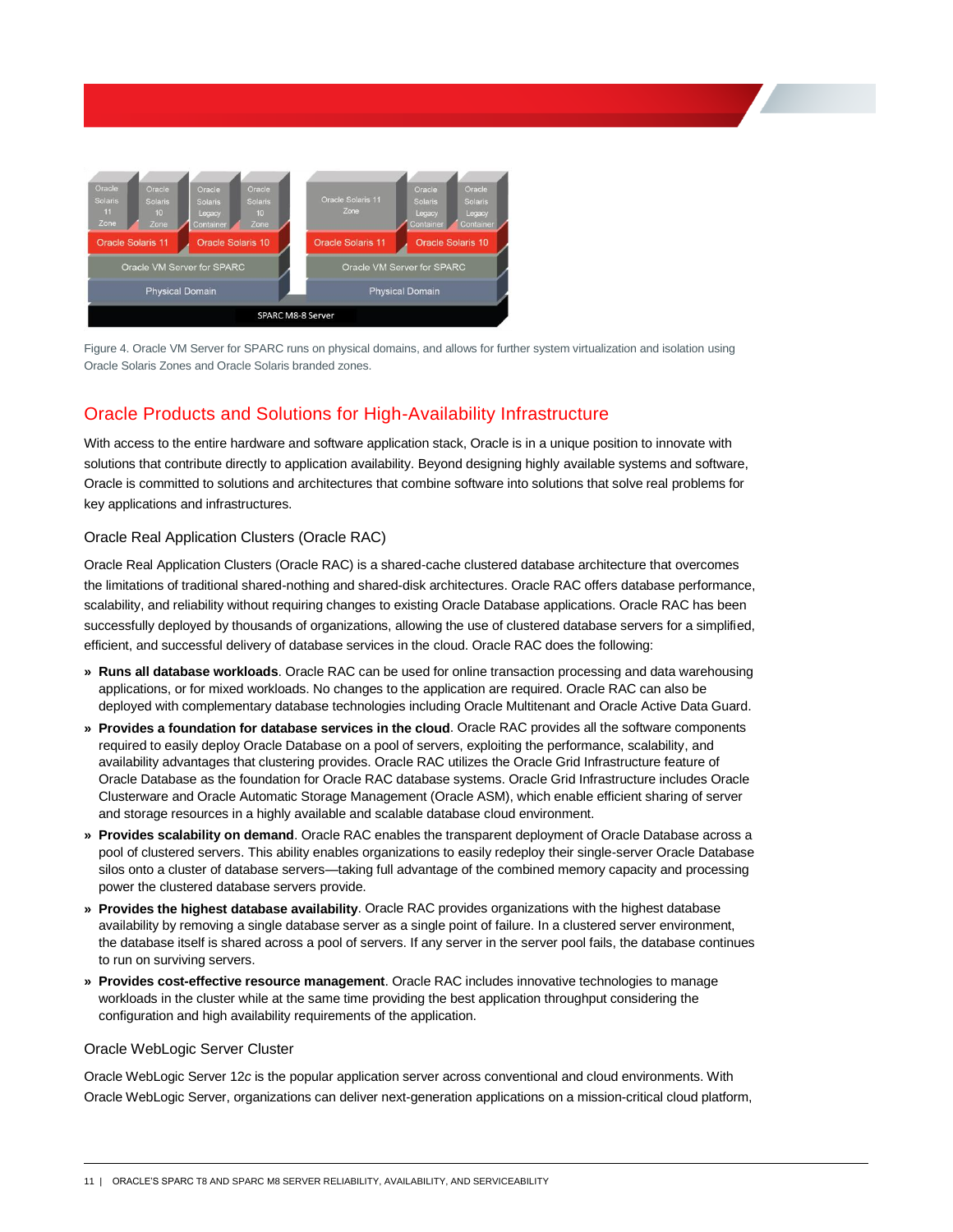simplify operations with native cloud management, and accelerate time to market with a modern development platform and integrated tools.

 An Oracle WebLogic Server cluster consists of multiple Oracle WebLogic Server instances running simultaneously and working together to provide increased scalability and reliability. A cluster appears to clients to be a single Oracle WebLogic Server instance. The server instances that constitute a cluster can run on the same system or be located on different systems. Organizations can increase a cluster's capacity by adding additional server instances to the cluster on an existing system, or they can add systems to the cluster to host the incremental server instances. Each server instance in a cluster must run the same version of Oracle WebLogic Server. An Oracle WebLogic Server cluster provides the following benefits: simplify operations with native cloud management, and accelerate time to market with a modern development<br>An Oracle WebLogic Server cluster consists of multiple Oracle WebLogic Server instances running simultane<br>An Oracle

- **» Scalability**. The capacity of an application deployed on an Oracle WebLogic Server cluster can be increased dynamically to meet demand. Administrators can add server instances to a cluster without interruption of service—the application continues to run without affecting clients and end users.
- **» High availability**. In an Oracle WebLogic Server cluster, application processing can continue if a server instance fails. Application components are clustered by deploying them on multiple server instances in the cluster. If a server instance on which a component is running fails, another server instance on which that component is deployed can continue application processing.

#### <span id="page-13-0"></span>Oracle Optimized Solutions and Oracle Maximum Availability Architectures

 Oracle's systems, middleware, and database technology come together in high-availability configurations in both Oracle Optimized Solutions and Oracle Maximum Availability Architectures. Featuring clustered SPARC M8 processor–based servers, Oracle Optimized Solutions are designed, tested, and fully documented architectures that are tuned for optimal performance and availability. The solution is based on uniquely matched components including Oracle's engineered systems, servers, and storage devices, as well as operating systems, virtualization, database, middleware, and enterprise applications. Oracle Optimized Solutions are available in a variety of areas, including the following:

- **» Enterprise applications**. Oracle Optimized Solutions for enterprise applications provide optimized performance with integrated availability and security capabilities for complete application environments, including Oracle's JD Edwards EnterpriseOne applications, Oracle E-Business Suite, Oracle FLEXCUBE, Oracle's PeopleSoft and Siebel CRM applications, and SAP.
- **» Middleware**. Oracle Optimized Solutions for middleware help organizations easily manage effective, secure, and high-performing application infrastructures with solutions that include Oracle WebLogic Server.
- **» Data management**. Oracle Optimized Solution for Lifecycle Content Management, Oracle Optimized Solution for Oracle Database, and Oracle Optimized Solution for Enterprise Database Cloud provide data management capabilities that use proven best practices to control costs and maximize performance for growing structured and unstructured storage needs.
- **» Core infrastructure**. Oracle Optimized Solutions for core infrastructure include fully tested blueprints that provide the foundation for a more cost effective and agile data center. These solutions include Oracle Optimized Solution for Backup and Recovery, Oracle Optimized Solution for Disaster Recovery, Oracle Optimized Solution for Enterprise Cloud Infrastructure, and Oracle Optimized Solution for Tiered Storage Infrastructure.

 Complementing Oracle Optimized Solutions, Oracle Maximum Availability Architectures leverage Oracle's best-practices blueprints, expert recommendations, and customer experiences on proven Oracle high availability technologies. The goal of each Oracle Maximum Availability Architecture is to provide optimal high availability for users at the lowest cost and complexity. As of this writing, Oracle Maximum Availability Architecture best-practices blueprints cover these topics and more:

- **»** Oracle Database
- **»** Oracle Fusion Middleware
- **»** Oracle Applications Unlimited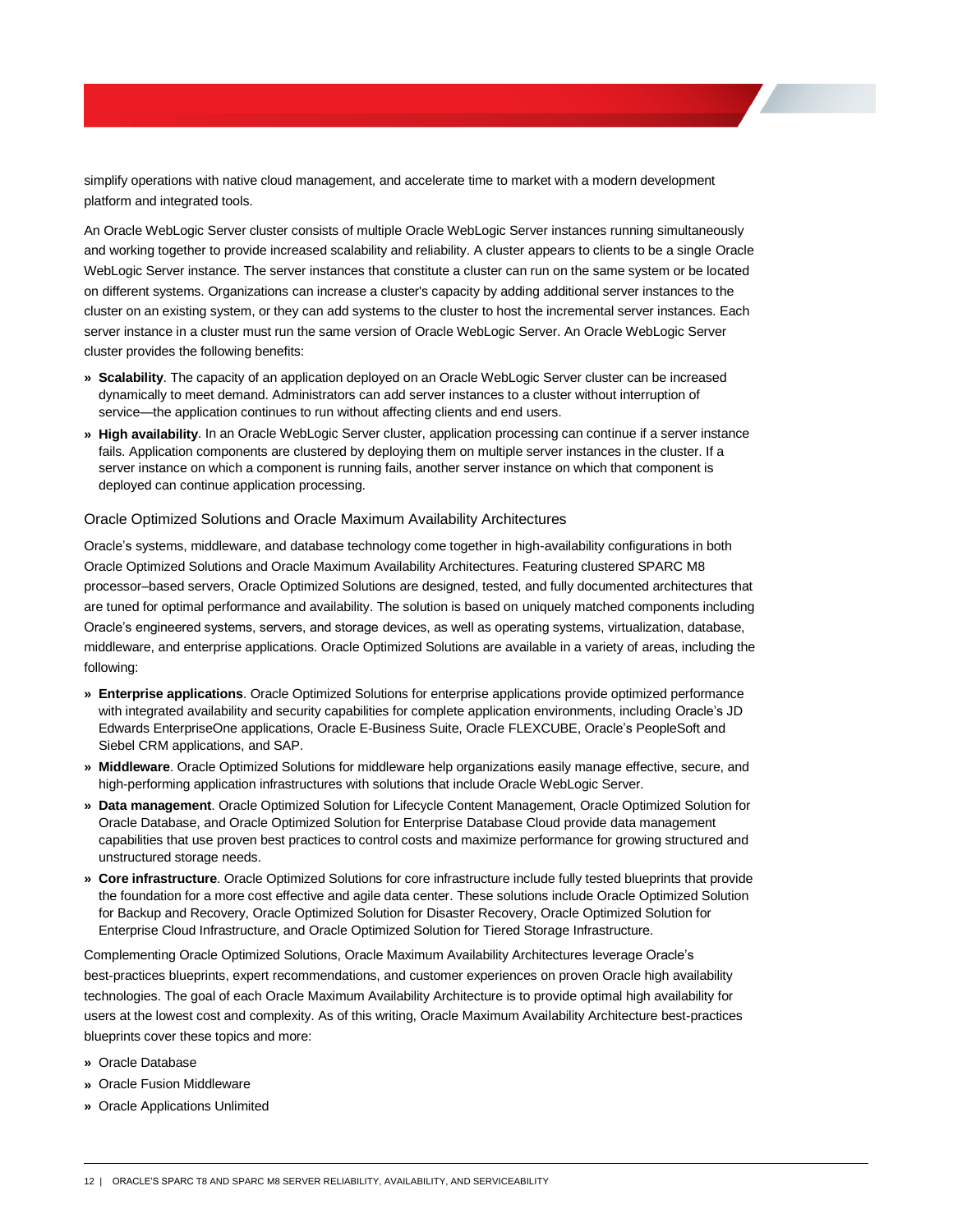- **»** Oracle Fusion Applications
- **»** Oracle Enterprise Manager
- **»** Oracle VM
- **»** Oracle Partners
- <span id="page-14-0"></span>**»** Oracle Consulting and Support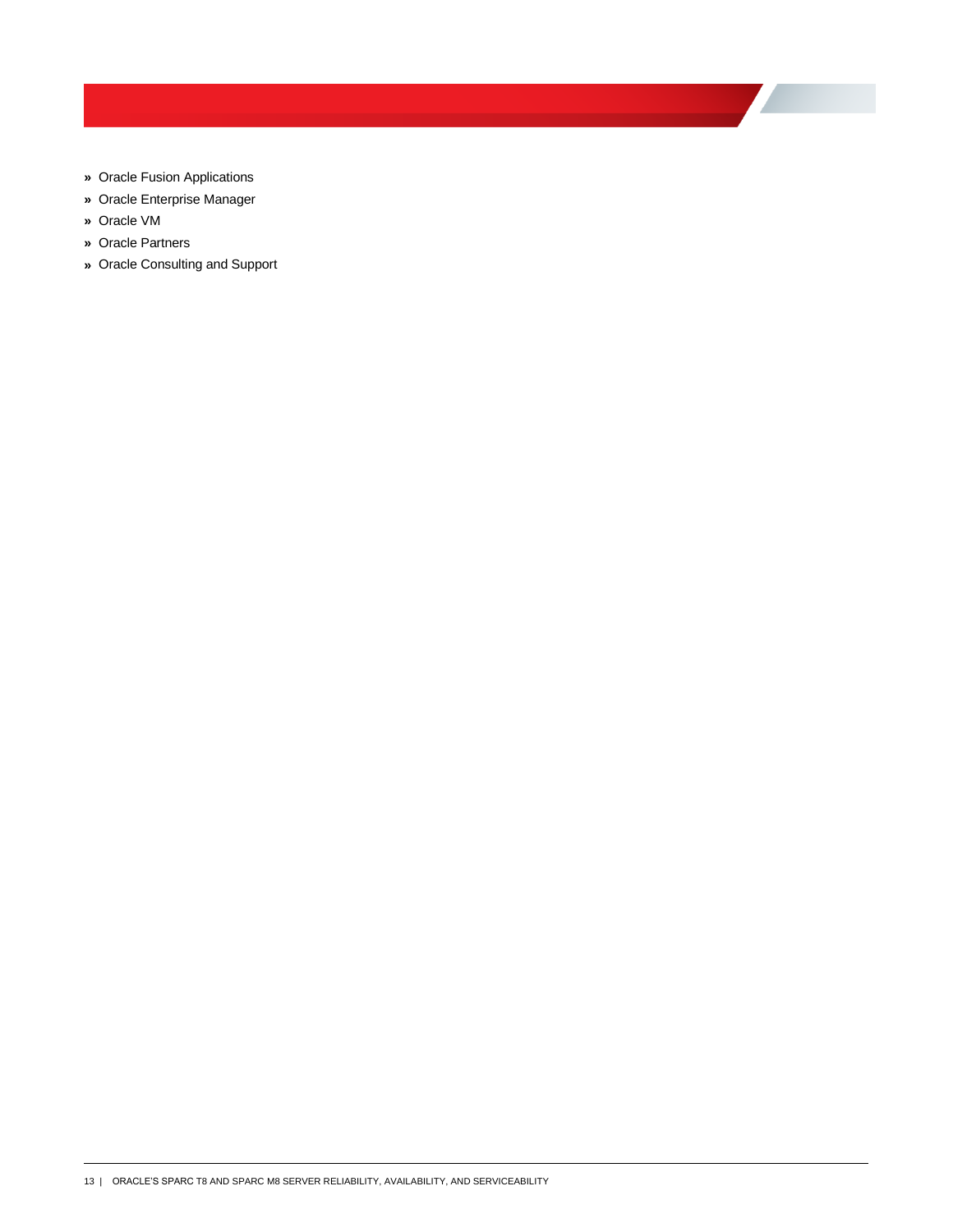Oracle's full line of SPARC M8 processor–based servers was designed with a full understanding of the demanding enterprise requirements for high application availability. These servers coupled with the proven Oracle Solaris operating system, innovative SPARC M8 processor features, key redundant components, and features such as DIMM sparing means that these servers can often detect and recover from errors before the errors can interrupt key **Conclusion**<br>
Oracle's full line of SPARC M8 processor–based servers was designed with a full understanding of the demandin<br>
enterprise requirements for high application availability. These servers coupled with the proven images, while key solutions such as Oracle WebLogic Server and Oracle RAC provide scalability and high availability with multiple virtual or physical systems. Providing extensively tested configurations, Oracle Optimized Solutions and Oracle Maximum Availability Architecture best practices combine complete Oracle hardware and software technology stacks into proven solutions that can help organizations realize their most demanding availability goals and SLAs.

## <span id="page-15-0"></span>For More Information

For more information, visit the resources listed in Table 2.

#### **TABLE 2. RESOURCES**

| <b>Web Resources</b>                                        | URL                                                                                                                                    |
|-------------------------------------------------------------|----------------------------------------------------------------------------------------------------------------------------------------|
| Oracle's SPARC servers                                      | oracle.com/us/products/servers-storage/servers/sparc/oracle-sparc<br>and<br>oracle.com/technetwork/server-storage/sun-sparc-enterprise |
| Oracle Solaris                                              | oracle.com/solaris                                                                                                                     |
| <b>Oracle Optimized Solutions</b>                           | oracle.com/optimizedsolutions                                                                                                          |
| Oracle Maximum Availability Architecture                    | oracle.com/technetwork/database/features/availability/maa-096107.html                                                                  |
| Oracle Solaris Cluster                                      | oracle.com/us/products/servers-<br>storage/solaris/cluster/overview/index.html                                                         |
| <b>Oracle Real Application Clusters (Oracle</b><br>RAC)     | oracle.com/technetwork/database/options/clustering/overview/index.html                                                                 |
| Virtualization                                              | oracle.com/technetwork/topics/virtualization                                                                                           |
| Oracle Enterprise Manager Ops Center                        | oracle.com/technetwork/oem/ops-center                                                                                                  |
| Oracle Help Center, which provides<br>product documentation | docs.oracle.com                                                                                                                        |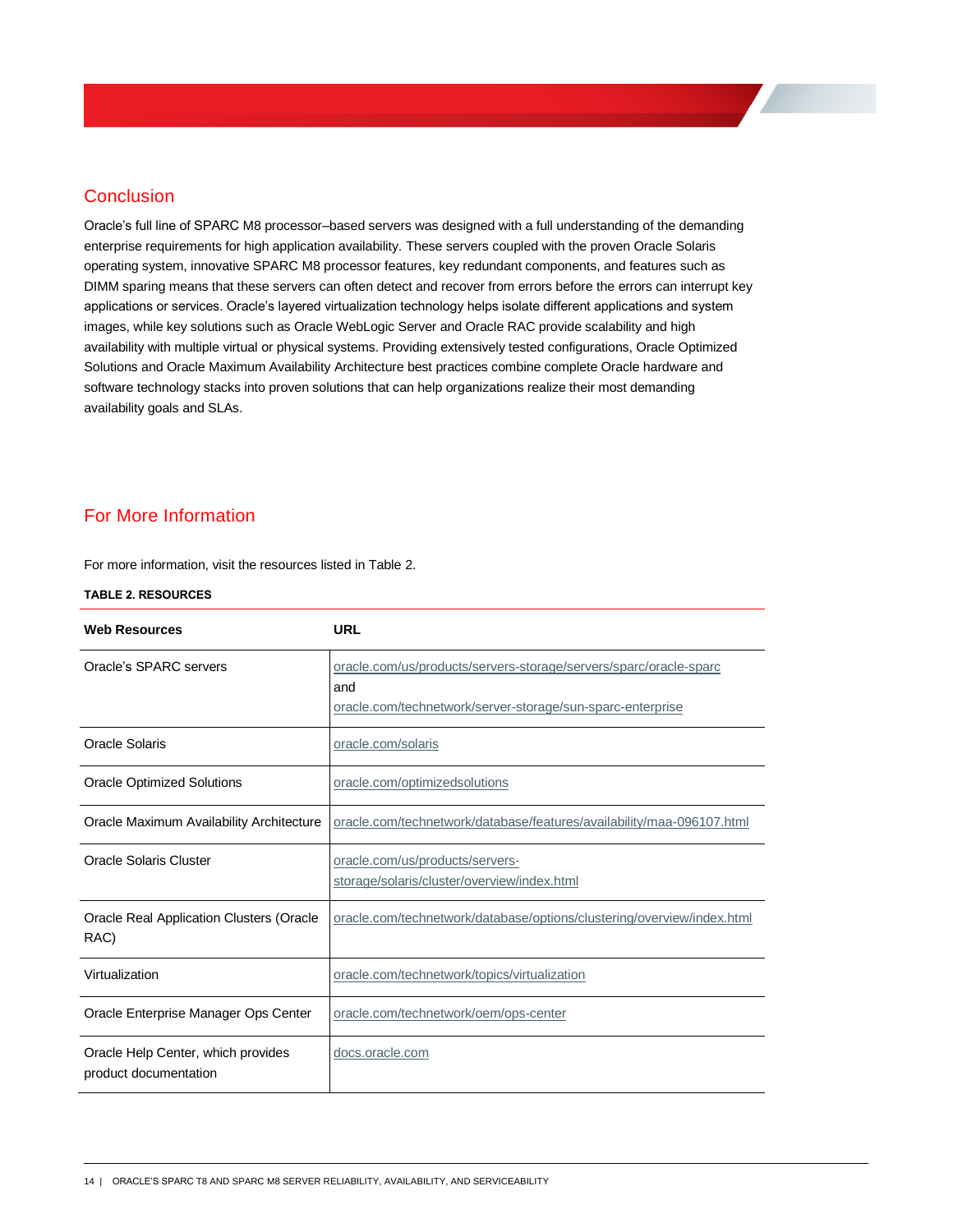| <b>White Papers and Technical Articles</b>                              | <b>URL</b>                                                            |
|-------------------------------------------------------------------------|-----------------------------------------------------------------------|
| "Oracle's SPARC T8 and SPARC M8<br>Processor-Based Server Architecture" | https://community.oracle.com/docs/DOC-1017902                         |
| "Consolidation Using Oracle's SPARC                                     | oracle.com/technetwork/server-storage/sun-sparc-                      |
| Virtualization Technologies"                                            | enterprise/technologies/consolidate-sparc-virtualization-2301718.pdf  |
| "High Availability Best Practices for                                   | oracle.com/technetwork/database/availability/maa-consolidation-       |
| Database Consolidation"                                                 | 2186395.pdf                                                           |
| "Setting Up, Configuring, and Using an                                  | http://www.oracle.com/technetwork/articles/soa/vasiliev-wls-cluster-  |
| Oracle WebLogic Server Cluster"                                         | 1867166.html                                                          |
| "Best Practices for Oracle Solaris Kernel                               | oracle.com/technetwork/articles/servers-storage-admin/solaris-kernel- |
| Zones"                                                                  | zones-best-practices-2400370.html                                     |
| "Oracle VM Server for SPARC Best                                        | oracle.com/technetwork/server-storage/vm/ovmsparc-best-practices-     |
| Practices"                                                              | 2334546.pdf                                                           |